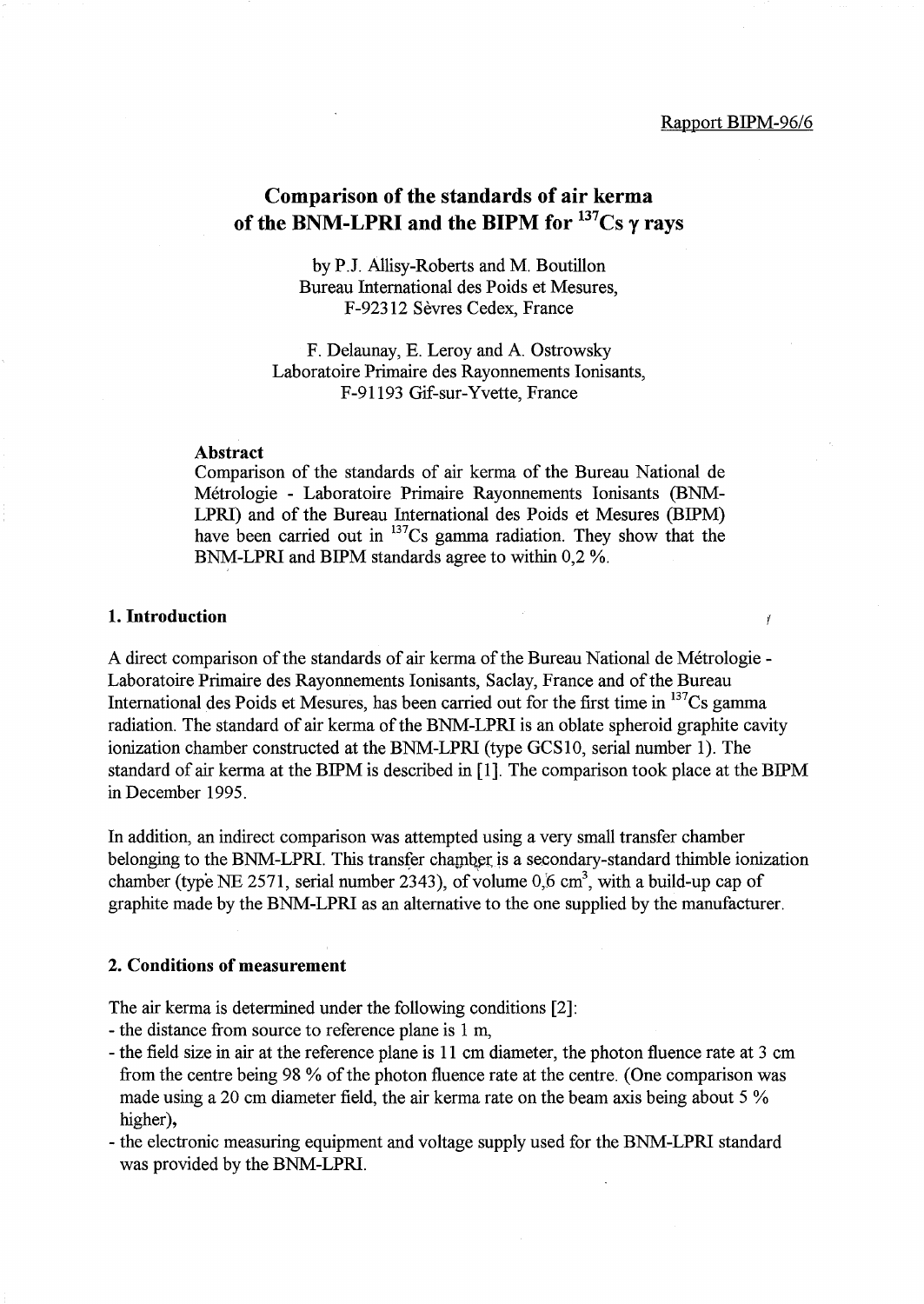# 3. Determination of the air kerma

The air kerma rate is determined from

$$
\dot{K} = \frac{I}{m} \frac{W}{e} \frac{1}{1 - \overline{g}} \left(\frac{\mu_{\text{en}}}{\rho}\right)_{\text{a,c}} \overline{s}_{\text{c,a}} \prod k_i \qquad , \tag{1}
$$

where

W is the average energy spent by an electron of charge *e* to produce an ion pair in dry air,

 $\overline{g}$  is the fraction of energy lost by bremsstrahlung,

 $(\mu_{en}/\rho)_{a,c}$  is the ratio of the mean mass-energy absorption coefficients of air and graphite,

 $\bar{s}_{c,a}$  is the ratio of the mean stopping powers of graphite and air,

 $\prod k_i$  is the product of the correction factors to be applied to the standard.

The main characteristics of the BNM-LPRI primary standard are given in Table 1. The cavity volume of the primary standard was determined mechanically by the BNM-LPRI.

Table 1. Characteristics of the BNM-LPRI standard of air kerma.

| <b>BNM-LPRI</b> standard |                        | GCS10-1                   |
|--------------------------|------------------------|---------------------------|
|                          |                        | Nominal values / mm       |
| Chamber                  | Inner height           | 33                        |
|                          | Inner diameter         | 22                        |
|                          | Wall thickness         | 3                         |
| Electrode                | Diameter               | 2,0                       |
|                          | Height                 | 23                        |
| Volume                   | Air cavity             | 9,477 $1 \text{cm}^3$     |
| Wall                     | <b>Materials</b>       | ultrapure graphite        |
|                          | Density                | 1,80 $g \cdot cm^{-3}$    |
|                          | Impurity               | $\leq 1.5 \times 10^{-4}$ |
| Insulator                |                        | reticulated               |
|                          |                        | 萨尔<br>polyethylene        |
| Applied voltage          | <b>Both polarities</b> | 800 V                     |

#### 4. Correction factors

The correction factors for the BNM-LPRI standard were determined at the BNM-LPRI and some factors were redetermined in the BIPM beam.

4.1. Attenuation and scattering in the chamber wall  $(k_{at}$  and  $k_{sc})$ 

The correction for attenuation and scattering in the wall is obtained at the BNM-LPRI by adding graphite caps to the chamber. The ionization current is measured for several values of total thickness, averaged over the cross-section of the cavity, and extrapolated to zero

Ĭ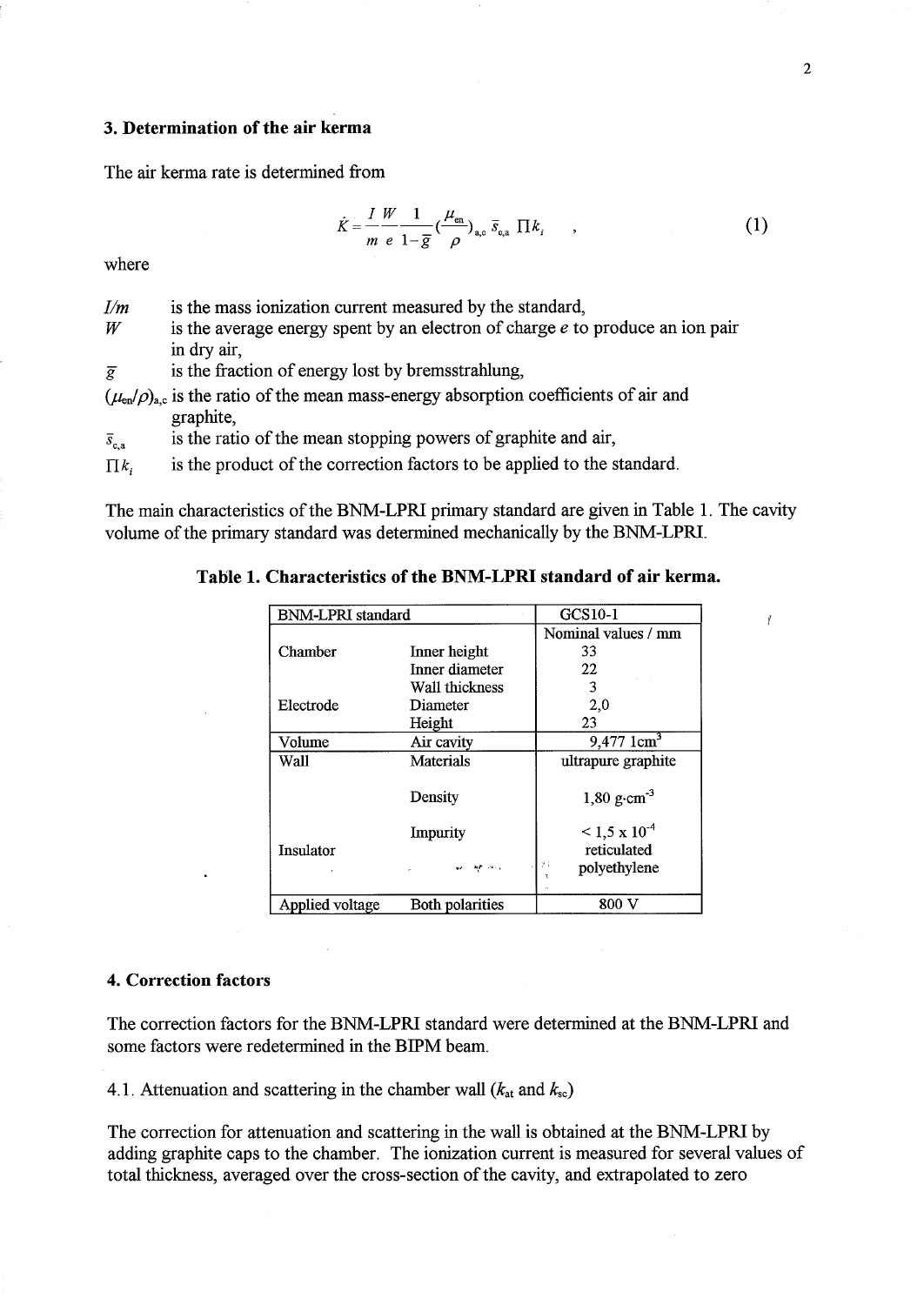thickness. The value obtained for the correction factor (1,0249) is less than 0,7 % from that which is derived by a classical extrapolation versus the cap thickness. However, the mean wall thickness is quite large (4,9 mm) and the extrapolation made does not take into account the non-linear variation of the scatter for smaller thicknesses. The uncertainty attributed to the correction factor takes this into account.

The experiment was repeated at the BIPM and gives results compatible with those obtained at the BNM-LPRI (see Table 2). For consistency the value derived at the BIPM was used in the comparison.

| Additional cap<br>thickness / mm |        |         |        | Extrapolated<br>value of $k_{\text{at}} \cdot k_{\text{sc}}$ |
|----------------------------------|--------|---------|--------|--------------------------------------------------------------|
| $I/I_0$ (BNM-LPRI<br>beam)       | 0,9880 | 0,976 1 | 0,9641 | 1,0249                                                       |
| $I/I_0$ (BIPM beam)              | 0,9878 | 0,9758  | 0,9640 | 1,0257                                                       |

## Table 2. Graphite wall attenuation and scatter determination (chamber GCSIO-l)

#### 4.2. Radial non-uniformity of the beam *(km)*

While the beam at the BNM-LPRI can be assumed to be radially uniform (as confirmed by their measurements), this is not the case at the BIPM and a correction factor derived for the BNM-LPRI standard is used for the comparison. From measurements described in [1] this factor is  $1,003$  0 and  $1,000$  5 for the standard located in the small and wide BIPM beams, respectively.

### 4.3. Recombination loss (k*s)*

The correction factor for losses due to recombination (1,000 4) was measured at the BNM-LPRI by extrapolating the straight line of the reciprocal of the ionization current versus the reciprocal of the collecting voltage to  $1/V = 0$ : only the initial recombination is considered, the volume recombination being neglected. The experiment was repeated at the BIPM but the range of applied voltage (700 V to 900 V) was too narrow to allow effective extrapolation. This resulted in a value of *ks* of 1,001 1 but with an uncertainty of about 0,1 %. As the air kerma rate at the BIPM is smaller than at the BNM-LPRI, the value of  $k_s$  estimated for the BNM-LPRI standard at the BIPM cannot be greater than at the BNM-LPRI. Consequently the value measured at the BNM-LPRI was used in the comparison.

ar ar oll

 $\sim$  34

Ĭ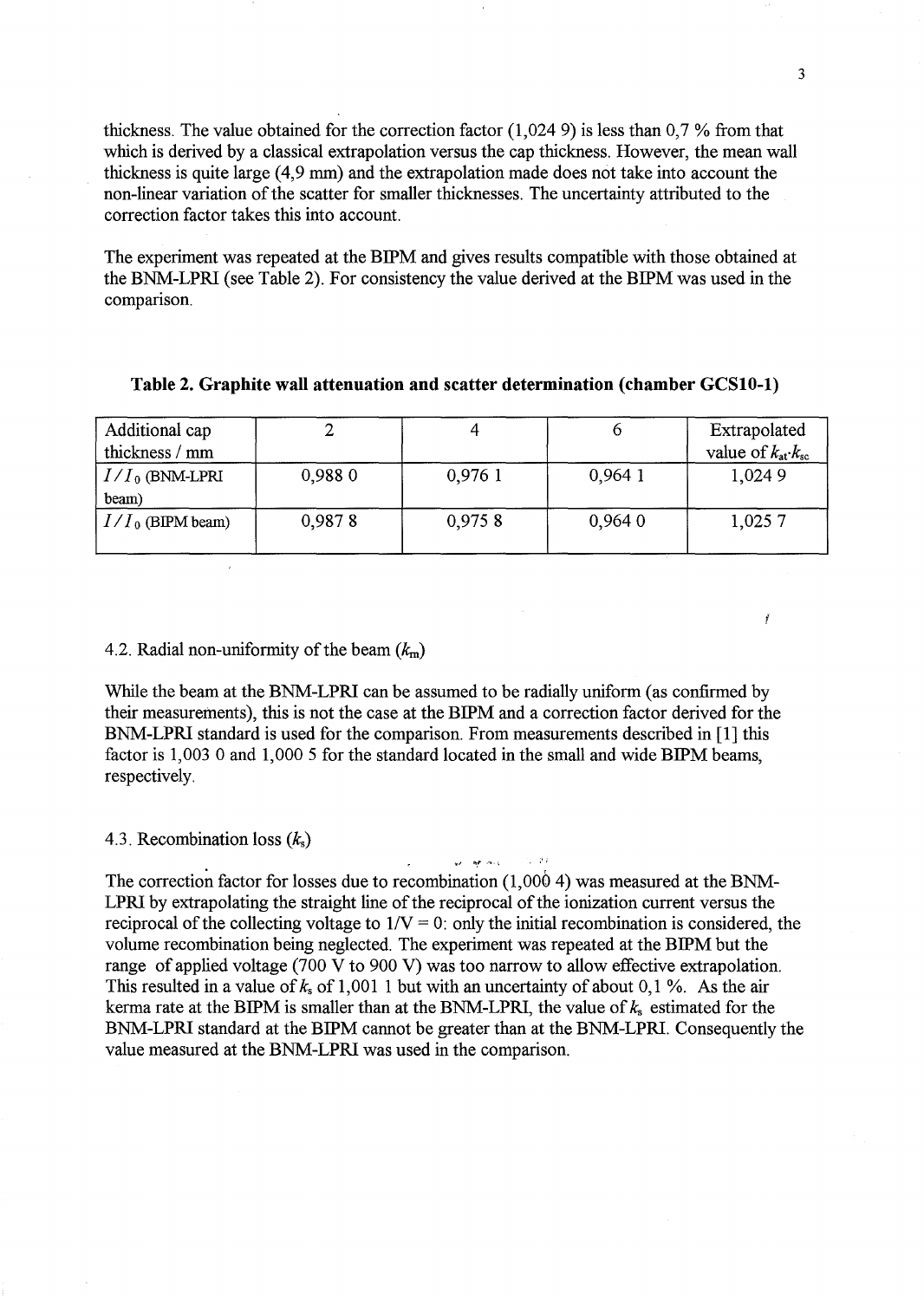4.4. Stem and polarity effects  $(k_{st}$  and  $k_{pol}$ )

The scattering produced by the stem of the BNM-LPRl standard was measured in the BIPM beam, as was the polarity effect. Both effects agree with the measurements in the BNM-LPRl beam (see Table 3).

4.5. Mean centre of electron production  $(k_{\text{CEP}})$ 

The calculation for the mean centre of electron production is based on the use of effective attenuation coefficients for photons and electrons [3].

4.6. Bragg-Gray cavity approximation ( $k_{\text{BURLN}}$ )

As the ionization chamber cavity is large, the Bragg-Gray theory is not strictly applicable. A correction based on the general cavity theory of Burlin is therefore used. The value applied is  $k_{\text{BURLN}} = 0,9998$ .

4.7. Axial non-uniformity of the beam  $(k_{an})$ 

An estimation has been made by the BNM-LPRI for the effect of axial non-uniformity of the beam over the cross-section of the BNM-LPRl standard. The ratio of the ionization currents measured by the standard, which has a comparatively large cavity, and a small cavity chamber does not vary significantly along the beam axis. Consequently, the value of  $k_{an}$  is assumed to be unity. The uncertainty estimated for this correction is combined with that for the radial nonuniformity.

### 5. Results of the direct comparison

The physical constants [4] and the correction factors entering in (1), together with the uncertainties associated with the measurement of  $\dot{\kappa}$ ; are given in Table 3.

During the comparison, BNM-LPRl instruments were used to measure temperature, pressure and ionization current. A previous comparison of the BNM-LPRl and the BIPM measurement systems, made with the  ${}^{60}\text{Co}$  beam, shows agreement to within 0,01 % [5].

The results of the direct comparison,  $R_K = \dot{K}_{BNM-LPRI}/\dot{K}_{BIPM}$ , are given in Table 4. The values of  $\dot{K}$ refer, by convention, to an evacuated path length between source and standard. They are given at the reference date of 1995-01-01, Oh UT (the half life of <sup>137</sup>Cs is taken as (11 050 d,  $\sigma$  = 40 d) by the BIPM [6] and (11 020 d,  $\sigma$  = 60 d) by the BNM-LPRI [7]. The BIPM values are the means of measurements which were performed over a period of two months before and after the comparison at the BIPM.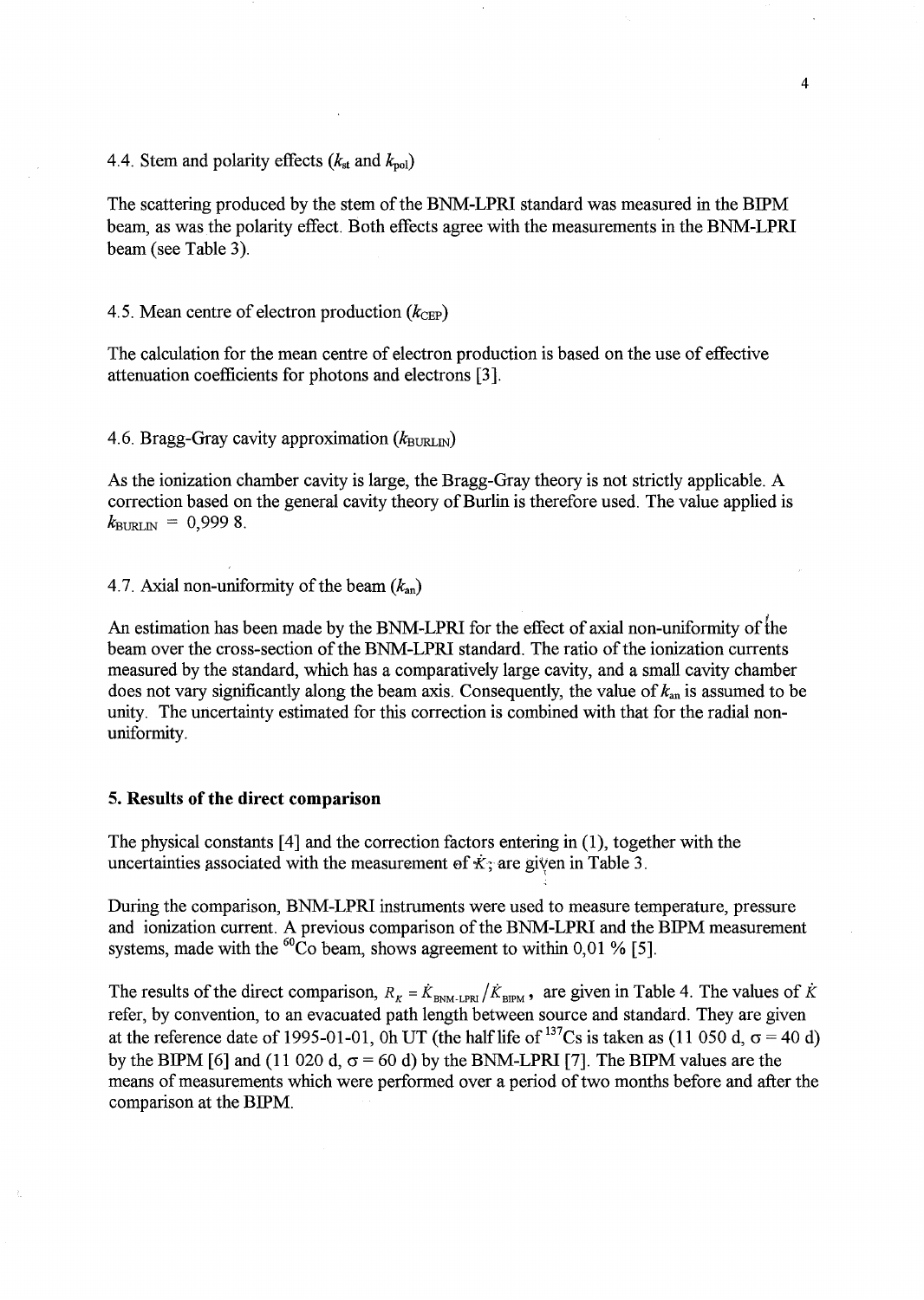|                                                                              | <b>BIPM</b>              | BNM-            | BNM-        | <b>BNM-LPRI</b>          |                   | $R_k$ relative |                   |
|------------------------------------------------------------------------------|--------------------------|-----------------|-------------|--------------------------|-------------------|----------------|-------------------|
|                                                                              | values                   | <b>LPRI</b>     | <b>LPRI</b> |                          | relative          |                | uncertainty $(1)$ |
|                                                                              |                          | values          | values      | uncertainty $(1)$        |                   |                |                   |
|                                                                              |                          | at BIPM         | at BNM-     |                          |                   |                |                   |
|                                                                              |                          |                 | LPRI        |                          |                   |                |                   |
| <b>Physical constants</b><br>dry air density / $\text{kg}\cdot\text{m}^{-3}$ | 1,293 0                  | 1,293 0         | 1,293 0     | $100 S_i$<br>-           | $100 u_i$<br>0,01 | $100 S_i$      | $100 u_i$         |
|                                                                              | 0,9990                   | 0,9990          | 0,999 5     | $\overline{\phantom{0}}$ | 0,05              |                |                   |
| $(\mu_{\rm en}/\rho)_{\rm a.c}$                                              | 1,010 4                  | 1,010 4         |             |                          |                   |                |                   |
| $\overline{s}_{\mathrm{c,a}}$                                                |                          |                 | 1,011       |                          | 0,30              |                |                   |
| $W/e$ / $(J \cdot C^{-1})$                                                   | 33,97                    | 33,97           | 33,97       |                          | 0,15              |                |                   |
| $\overline{g}$ fraction of energy lost by                                    | 0,0012                   | 0,0012          | 0,0016      |                          | 0,02              |                |                   |
| bremsstrahlung                                                               |                          |                 |             |                          |                   |                |                   |
| <b>Correction factors</b>                                                    |                          |                 |             |                          |                   |                |                   |
| recombination losses<br>$k_{\rm s}$                                          | 1,0014                   | $1,001~1^{(2)}$ | 1,000 4     | 0,01                     | 0,03              | 0,01           | 0,03              |
| humidity<br>$k_{\rm h}$                                                      | 0,9970                   | 0,9970          | 0,9970      |                          | 0,03              | $\blacksquare$ | $\sim$            |
| stem scattering<br>$k_{\rm st}$                                              | 0,9998                   | 0.9976          | 0,9974      | $\blacksquare$           | 0,04              | 0,01           | 0,04              |
| wall attenuation<br>$k_{\rm at}$                                             | 1,054 0                  | 1,0257          | 1,024 9     | 0,03                     | 0,20              | 0,03           | 0,20              |
| wall scattering<br>$k_{\rm sc}$                                              | 0,953 5                  |                 |             |                          |                   | 0,01           | 0,15              |
| $k_{\text{CEP}}$ mean origin of electrons                                    | 0,9972                   | 0,9975          | 0,997 5     |                          | 0,07              |                | 0,07              |
| $k_{\text{BURLN}}$ electron attenuation                                      | $\overline{\phantom{a}}$ | 0,9998          | 0,9998      |                          | 0,02              |                | 0,02              |
| axial non-uniformity<br>$k_{\rm an}$                                         | 0,998 1                  | 1               | 1,000       |                          |                   | $\frac{1}{2}$  | 0,07              |
| radial non-uniformity<br>$k_{\rm m}$                                         | 1,0070                   | 1,003 0         | 1,000       |                          | 0,05              | 0,01           | 0,06              |
|                                                                              |                          |                 |             |                          |                   |                |                   |
| volume $/cm3$<br>V                                                           | 6,8344                   | 9,477 1         | 9,477 1     |                          | 0,03              | 0,01           | 0,10              |
| ionization current / pA<br>$I-$                                              |                          | $6,9078^{(3)}$  |             | 0,01                     | 0,07              | 0,03           | 0,07              |
| $I_{+}/I_{-}$ polarity correction<br>factor                                  |                          | 1,000 4         | 1,0005      | 0,01                     | ÷,                | 0,01           |                   |
| <b>Uncertainties</b>                                                         |                          |                 |             |                          |                   |                |                   |
| quadratic summation                                                          |                          |                 |             | 0,03                     | 0,42              | 0,05           | 0,31              |
| combined uncertainty                                                         |                          |                 |             |                          | 0,42              |                | 0,31              |
|                                                                              |                          |                 |             |                          |                   |                |                   |

# Table 3. Physical constants and correction factors entering in the determination of the air kerma rates,  $\dot{K}_{\text{\tiny BIPM}}$  and  $\dot{K}_{\text{\tiny BNM-LPRI}}$ , and their estimated relative uncertainties in the  $BIPM$ <sup>137</sup>Cs beam.

 $S^{(1)}$  Expressed as a standard deviation  $s_i$  represents the relative uncertainty estimated by statistical methods, type  $A_i$ .  $u_i$  represents the relative uncertainty estimated by other means, type B.

(2) The value measured at the BNM-LPRl was used in the comparison.

 $^{(3)}$  Measured at 20 °C with an air path between the source and chamber

## Table 4. Results of the direct comparison of the BNM-LPRI and the BIPM standards

 $\sim 20$  $\mathfrak{r}$ 

| Beam diameter / cm | $\mathbf{A}_{\text{BNM-LPRI}}$<br>/ $\mu$ Gy·s <sup>-1</sup> | $\frac{K_{\rm BIPM}}{\mu {\rm G} {\rm y} {\cdot} {\rm s}^{-1}}$ | $R_{k}$                      |
|--------------------|--------------------------------------------------------------|-----------------------------------------------------------------|------------------------------|
|                    | 21,214                                                       | 21,165                                                          | 1,0023<br>$\sigma = 0,003$ 1 |
| 20                 | 22,216                                                       | 22,181                                                          | 1,0016<br>$\sigma = 0,003$ 1 |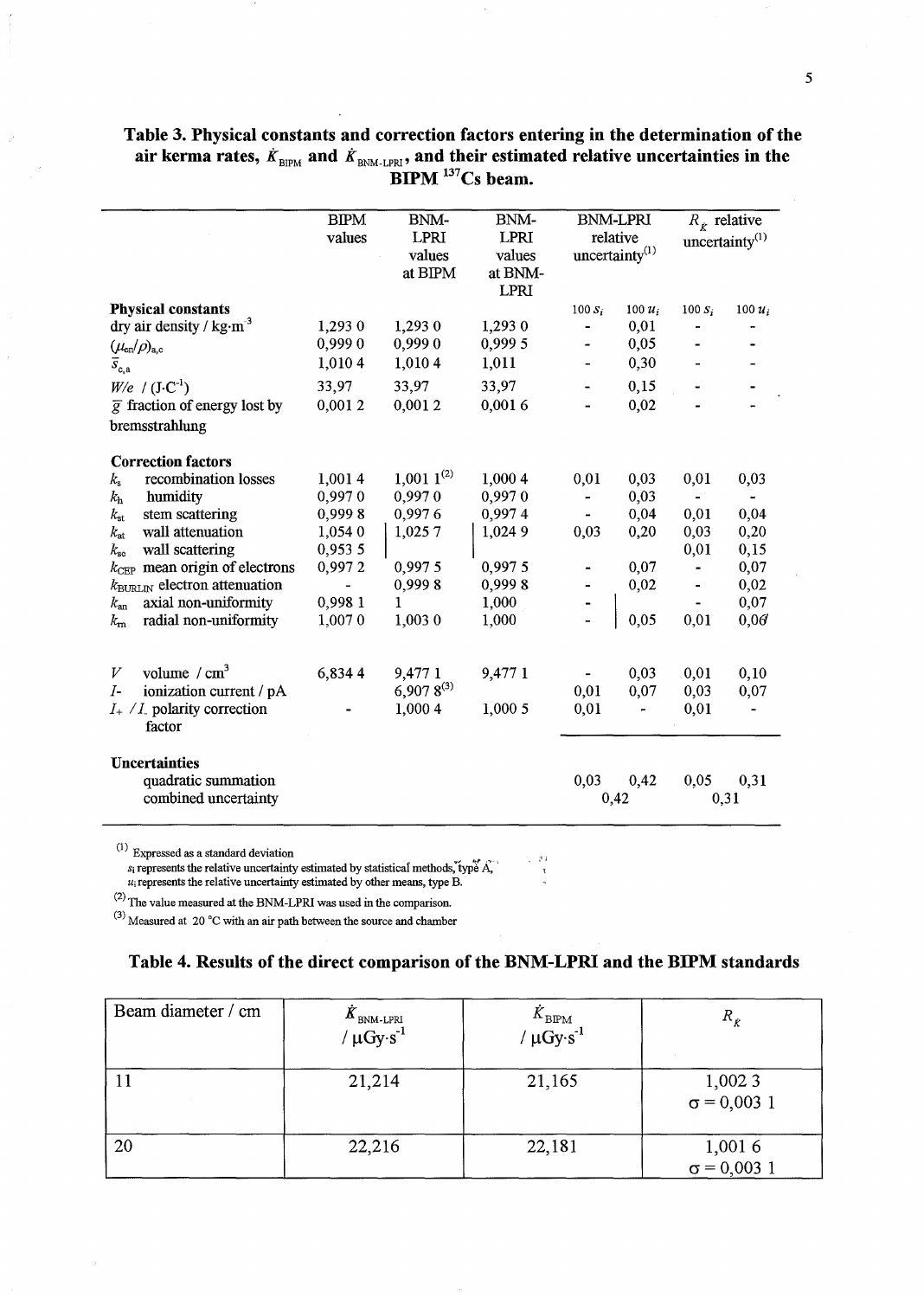Some of the uncertainties which appear in the BIPM and BNM-LPRI determinations of the air kerma rate (such as air density,  $W/e$ ,  $\mu_{en}/\rho$ ,  $\bar{g}$ ,  $\bar{s}_{c,a}$  and  $k_h$ ) cancel when evaluating the ratio  $R_{\kappa}$ . The uncertainty in the position of each chamber is 0,01 %. The overall uncertainty of  $R<sub>r</sub>$  is estimated to be 0,31 %.

As can be seen in Table 4, the results are in good agreement with the assumed uncertainties. The results of the comparisons are not significantly different between the small and wide beams since the statistical uncertainty of this ratio is 0,11 %.

#### 6. Results of the indirect comparison

An indirect comparison has been attempted using a very small transfer chamber (type NE2571, serial number 2343) belonging to the BNM-LPRI. Calibrations of this chamber were made at the BIPM using both the special cap (2,98 mm graphite) manufactured at the BNM-LPRI and the normal cap (3,87 mm Delrin) provided by the manufacturer. In each case, both the small and wide BIPM beams were used, with radial non-uniformity corrections of  $0.07$ % and 0,02 % applied to the NE chamber reading, respectively.

The ionization current was measured with a positive voltage of 300 V applied to the chamber. The ionization current was normalized to 20  $^{\circ}$ C and 101,325 kPa. No corrections were made for polarity, humidity or any other factors, apart from  $k<sub>m</sub>$ . The statistical uncertainty of a series of measurements with the NE chamber  $(0,6 \text{ cm}^3)$  is about 0,1 %. In view of this value, there is no significant difference in the calibration factors obtained at the BIPM, with one or the other cap nor with one or the other beam. It seems reasonable then to take for the result of the indirect comparison the mean value 0,998 3 of the calibration factors,  $\sigma = 0.003$  3 (see Table 5).

There is a discrepancy of about 0,4 % between the results of the direct and the indirect comparisons, which is larger than the statistical uncertainties of their ratio (0,15 %). The discrepancy could be due to the statistical uncertainty of the BNM-LPRI calibration which is not taken into account in the above estimation. It seems evident that the NE 2571 chamber has too small a volume to be measured accurately in the BIPM beam.

| Calibration factor of the<br>NE 2571-2343<br>for beam diameter $\varphi$ | $\boldsymbol{N}$<br>$\dot{K}$ BNM-LPRI<br>/10 $^6$ Gy $\cdot$ C <sup>-1</sup> | N<br>$\dot{\mathcal{K}}_{\mbox{\small BIPM}}$<br>/ $10^6$ Gy·C <sup>-1</sup> |                                     | $\bm{R}_N^{} = \bm{N}_{\dot{\bm{K}}_{\text{BNM-LPRI}}^{}}$<br>/ $N_{\dot{K}_{\rm BIPM}}$ |
|--------------------------------------------------------------------------|-------------------------------------------------------------------------------|------------------------------------------------------------------------------|-------------------------------------|------------------------------------------------------------------------------------------|
| with the graphite cap<br>with the NE plastic cap                         | 41,55                                                                         | $\varphi$ = 11 cm<br>41,64<br>41,65                                          | $\varphi$ = 20 cm<br>41,57<br>41,63 | 0,9983<br>$\sigma = 0,0033$                                                              |

# Table 5. Results of the indirect comparison

<sup>~</sup>." *"'t* '-", ,;1 <sup>i</sup>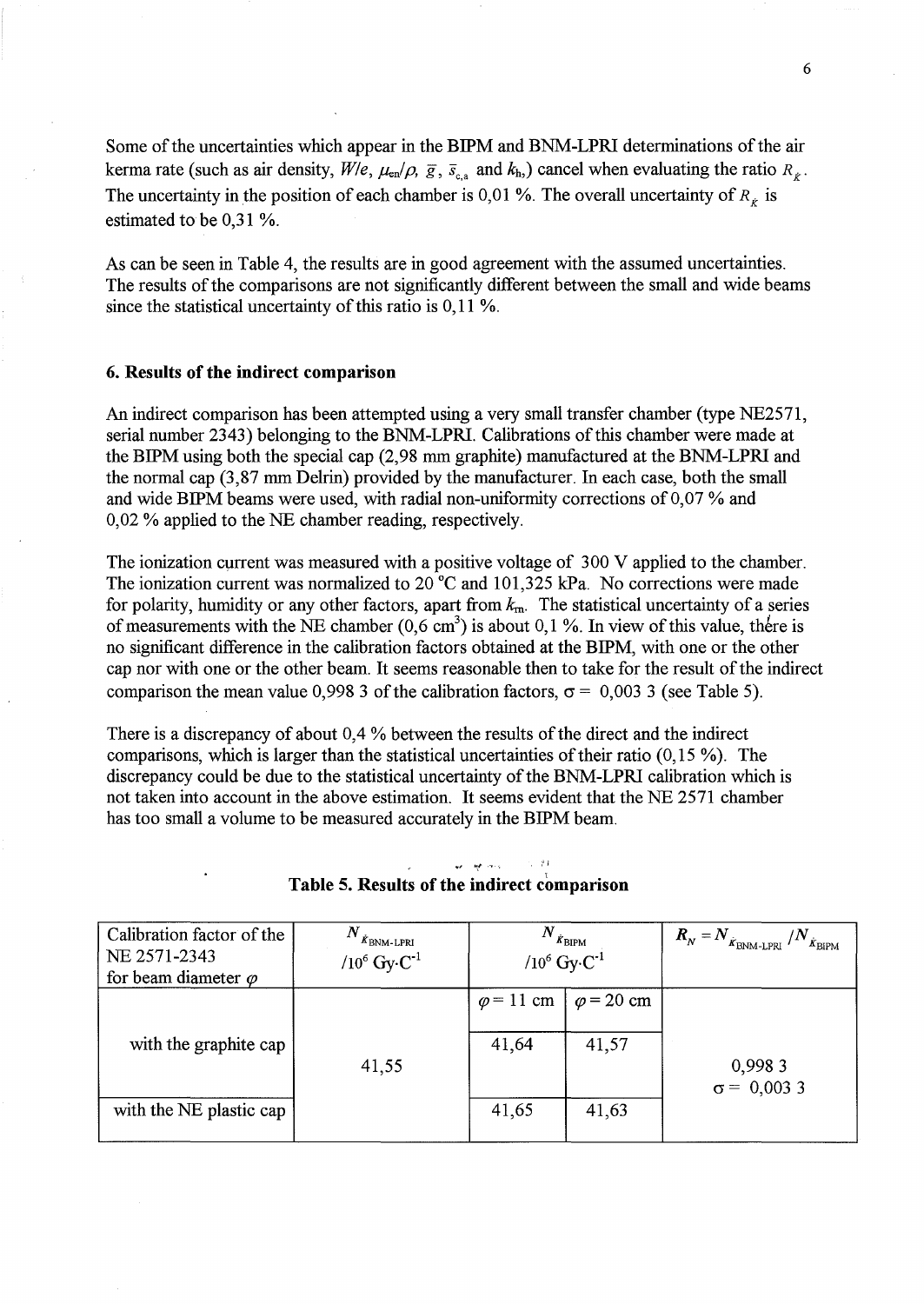### **6. Conclusion**

It is interesting to compare the present results with those obtained for other laboratories and in other ionizing radiation fields. The results of other comparisons with the BIPM, using  $^{137}Cs$ , are shown in Table 6 together with the corresponding result for  ${}^{60}Co$ . Each laboratory used the same standards for both comparisons, with the exception of the NIST for which a large spherical transfer chamber was used for the comparison in  $137$ Cs and a small spherical transfer chamber was used for the comparison in  ${}^{60}Co$ .

| Laboratory             | $K_{\rm Lab}$<br>$\dot{K}_{\rm BIPM}$ |             |  |  |
|------------------------|---------------------------------------|-------------|--|--|
|                        | $^{137}Cs$                            | ${}^{60}Co$ |  |  |
| BNM-LPRI, direct       | 1,0019                                | 1,0025      |  |  |
| (present work and [5]) |                                       |             |  |  |
| BEV [8], direct        | 0,994 5                               | 1,002 9     |  |  |
| OMH [9], direct        | 0,9954                                | 1,0025      |  |  |
| NIST [10,11], indirect | $1,002.5*$                            | $0.9989*$   |  |  |

| Table 6. Comparison of national laboratory results, $\dot{K}_{\rm Lab}$ with $\dot{K}_{\rm BIPM}$ |  |
|---------------------------------------------------------------------------------------------------|--|
|---------------------------------------------------------------------------------------------------|--|

\* Values not yet fmal

The values obtained for  $K_{\text{Lab}}$  for <sup>137</sup>Cs are less consistent than for <sup>60</sup>Co. This is an indication that some correction factors related to air kerma measurements or their uncertainties in a  $^{137}Cs$ beam could need revision. Of particular importance is the determination of the correction for attenuation and scattering in the chamber wall. This correction, for the BNM-LPRI, OMH and BEV standards, may be incorrectly estimated since it is obtained by extrapolation from measurements made with wall thicknesses far in excess of the maximum range of the electrons. As noted by Rogers and Bielajew [12], such an extrapolation can lead to substantial error.

#### **References**

- [1] PERROCHE A.-M. and BOUTILLON M., Determination of air kerma for <sup>137</sup>Cs gamma rays, *BIPM Com. Cons. Etalons Mes. Ray. Ionisants, Section (1), 1995-3 (Paris, Offilib).*
- [2] BOUTILLON M., Measuring conditions used for the calibration of ionization chambers at the BIPM, *Rapport BIPM-96/1,* 1996, 19 pages.
- [3] ATTIX, F.H., *Introduction to radiological physics and radiation dosimetry*, (Wiley, New York, 1986), p363.